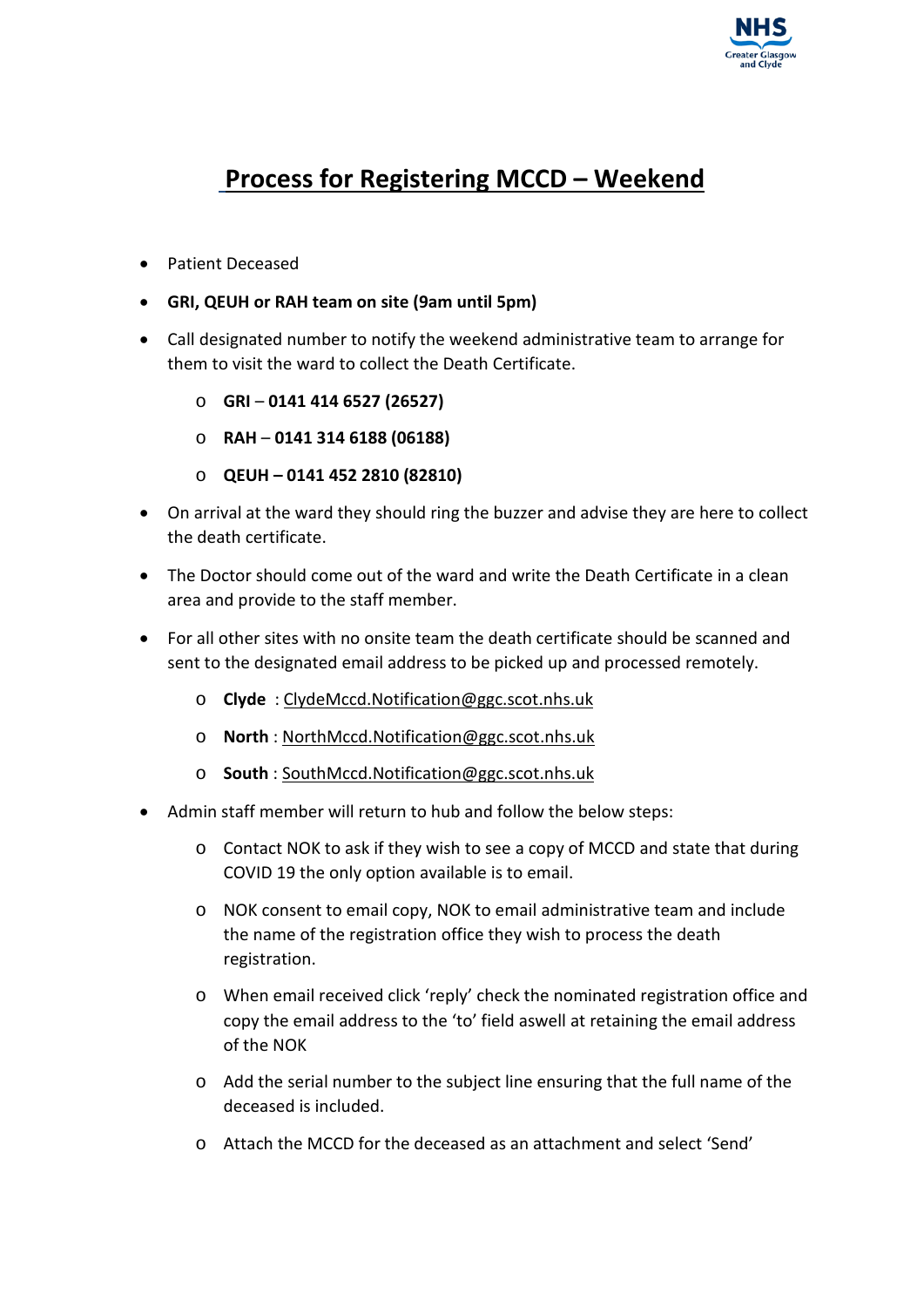- o Scan a copy of MCCD to clinical Portal under **> Acute specialties GGC > Legal Documents**
- o Post original MCCD to the nominated registration office.